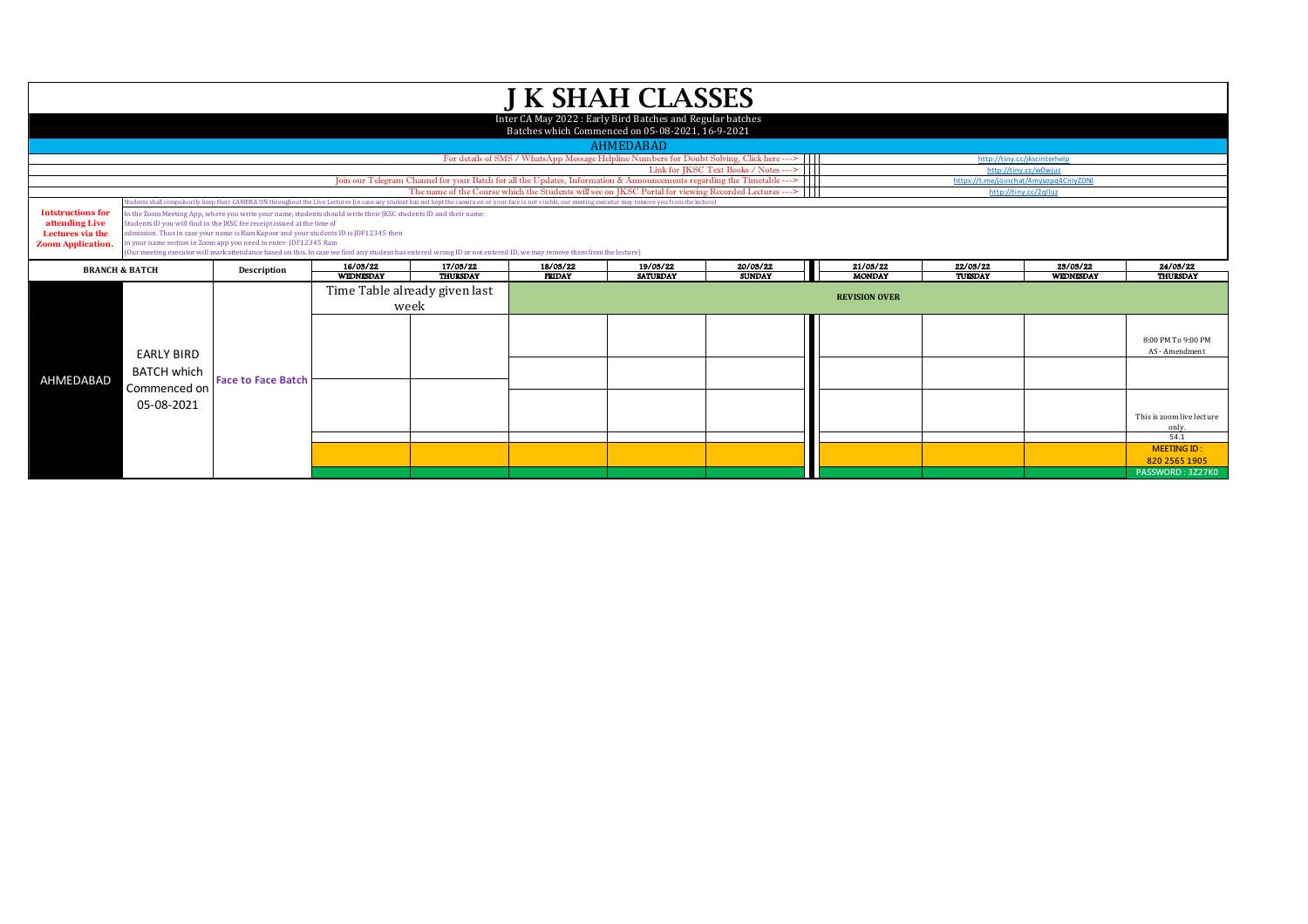| <b>J K SHAH CLASSES</b>                                                                                                   |                                                                                                                                                                                                                                                                                                                                                                                                                                                                                                                                                                                                                                                                                                                                               |                     |                  |                                                                                                      |               |                  |               |                      |          |                       |                                             |  |  |
|---------------------------------------------------------------------------------------------------------------------------|-----------------------------------------------------------------------------------------------------------------------------------------------------------------------------------------------------------------------------------------------------------------------------------------------------------------------------------------------------------------------------------------------------------------------------------------------------------------------------------------------------------------------------------------------------------------------------------------------------------------------------------------------------------------------------------------------------------------------------------------------|---------------------|------------------|------------------------------------------------------------------------------------------------------|---------------|------------------|---------------|----------------------|----------|-----------------------|---------------------------------------------|--|--|
| Inter CA May 2022: Early Bird Batches and Regular batches<br>Batches which Commenced on 05-08-2021, 16-9-2021             |                                                                                                                                                                                                                                                                                                                                                                                                                                                                                                                                                                                                                                                                                                                                               |                     |                  |                                                                                                      |               |                  |               |                      |          |                       |                                             |  |  |
|                                                                                                                           |                                                                                                                                                                                                                                                                                                                                                                                                                                                                                                                                                                                                                                                                                                                                               |                     |                  |                                                                                                      |               | <b>AHMEDABAD</b> |               |                      |          |                       |                                             |  |  |
| For details of SMS / WhatsApp Message Helpline Numbers for Doubt Solving, Click here ---><br>http://tiny.cc/jkscinterhelp |                                                                                                                                                                                                                                                                                                                                                                                                                                                                                                                                                                                                                                                                                                                                               |                     |                  |                                                                                                      |               |                  |               |                      |          |                       |                                             |  |  |
|                                                                                                                           | Link for JKSC Text Books / Notes ---><br>http://tinv.cc/w0wiuz<br>Join our Telegram Channel for your Batch for all the Updates, Information & Announcements regarding the Timetable ---><br>https://t.me/ioinchat/4mysopg4CnIvZDNI                                                                                                                                                                                                                                                                                                                                                                                                                                                                                                            |                     |                  |                                                                                                      |               |                  |               |                      |          |                       |                                             |  |  |
|                                                                                                                           |                                                                                                                                                                                                                                                                                                                                                                                                                                                                                                                                                                                                                                                                                                                                               |                     |                  | The name of the Course which the Students will see on JKSC Portal for viewing Recorded Lectures ---> |               |                  |               |                      |          | http://tiny.cc/2qlluz |                                             |  |  |
|                                                                                                                           |                                                                                                                                                                                                                                                                                                                                                                                                                                                                                                                                                                                                                                                                                                                                               |                     |                  |                                                                                                      |               |                  |               |                      |          |                       |                                             |  |  |
| <b>Intstructions for</b><br>attending Live<br>Lectures via the<br><b>Zoom Application.</b>                                | udents shall compulsorily keep their CAMERA ON throughout the Live Lectures (in case any student has not kept the camera on or your face is not yisible, our meeting executor may remove you from the lecture)<br>In the Zoom Meeting App, where you write your name, students should write their JKSC students ID and their name.<br>Students ID you will find in the JKSC fee receipt issued at the time of<br>dmission. Thus in case your name is Ram Kapoor and your students ID is JDF12345 then<br>n your name section in Zoom app you need to enter-JDF12345 Ram<br>(Our meeting executor will mark attendance based on this. In case we find any student has entered wrong ID or not entered ID, we may remove them from the lecture) |                     |                  |                                                                                                      |               |                  |               |                      |          |                       |                                             |  |  |
|                                                                                                                           | 16/03/22<br>17/03/22<br>18/03/22<br>19/03/22<br>20/03/22<br><b>BRANCH &amp; BATCH</b><br>Description                                                                                                                                                                                                                                                                                                                                                                                                                                                                                                                                                                                                                                          |                     |                  |                                                                                                      |               | 21/03/22         | 22/03/22      | 23/03/22             | 24/03/22 |                       |                                             |  |  |
|                                                                                                                           |                                                                                                                                                                                                                                                                                                                                                                                                                                                                                                                                                                                                                                                                                                                                               |                     | <b>WEDNESDAY</b> | <b>THURSDAY</b>                                                                                      | <b>FRIDAY</b> | <b>SATURDAY</b>  | <b>SUNDAY</b> | <b>MONDAY</b>        | TUESDAY  | WEDNESDAY             | THURSDAY                                    |  |  |
|                                                                                                                           |                                                                                                                                                                                                                                                                                                                                                                                                                                                                                                                                                                                                                                                                                                                                               |                     |                  | Time Table already given last<br>week                                                                |               |                  |               | <b>REVISION OVER</b> |          |                       |                                             |  |  |
|                                                                                                                           |                                                                                                                                                                                                                                                                                                                                                                                                                                                                                                                                                                                                                                                                                                                                               | <b>Online Batch</b> |                  |                                                                                                      |               |                  |               |                      |          |                       | 8:00 PM To 9:00 PM<br>AS - Amendment        |  |  |
| AHMEDABAD                                                                                                                 | <b>EARLY BIRD</b><br><b>BATCH which</b>                                                                                                                                                                                                                                                                                                                                                                                                                                                                                                                                                                                                                                                                                                       | - All Students      |                  |                                                                                                      |               |                  |               |                      |          |                       |                                             |  |  |
|                                                                                                                           | Commenced on<br>05-08-2021                                                                                                                                                                                                                                                                                                                                                                                                                                                                                                                                                                                                                                                                                                                    |                     |                  |                                                                                                      |               |                  |               |                      |          |                       | This is zoom live lecture<br>only.          |  |  |
|                                                                                                                           |                                                                                                                                                                                                                                                                                                                                                                                                                                                                                                                                                                                                                                                                                                                                               | <b>MEETING ID</b>   |                  |                                                                                                      |               |                  |               |                      |          |                       | 54.1<br><b>MEETING ID:</b><br>820 2565 1905 |  |  |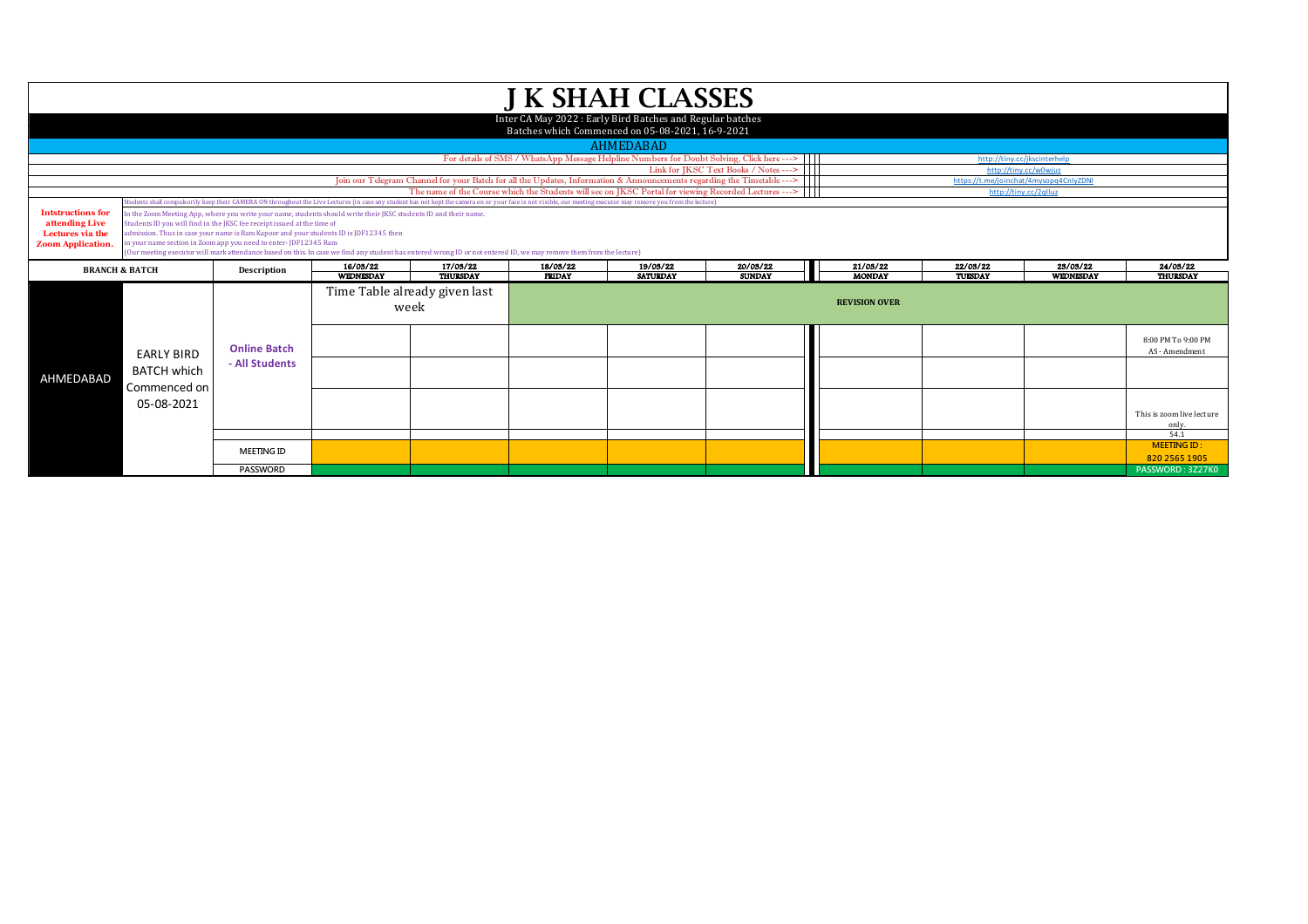| <b>J K SHAH CLASSES</b>                                                                                                                                                                                                                                           |                                                                                                               |                                                                                       |                                                                                                                       |                                                                                           |               |                                                                                                                                                                                                                  |                                                                                                      |               |          |                                        |                 |  |
|-------------------------------------------------------------------------------------------------------------------------------------------------------------------------------------------------------------------------------------------------------------------|---------------------------------------------------------------------------------------------------------------|---------------------------------------------------------------------------------------|-----------------------------------------------------------------------------------------------------------------------|-------------------------------------------------------------------------------------------|---------------|------------------------------------------------------------------------------------------------------------------------------------------------------------------------------------------------------------------|------------------------------------------------------------------------------------------------------|---------------|----------|----------------------------------------|-----------------|--|
|                                                                                                                                                                                                                                                                   | Inter CA May 2022: Early Bird Batches and Regular batches<br>Batches which Commenced on 05-08-2021, 16-9-2021 |                                                                                       |                                                                                                                       |                                                                                           |               |                                                                                                                                                                                                                  |                                                                                                      |               |          |                                        |                 |  |
|                                                                                                                                                                                                                                                                   |                                                                                                               |                                                                                       |                                                                                                                       |                                                                                           |               | <b>AHMEDABAD</b>                                                                                                                                                                                                 |                                                                                                      |               |          |                                        |                 |  |
|                                                                                                                                                                                                                                                                   |                                                                                                               |                                                                                       |                                                                                                                       | For details of SMS / WhatsApp Message Helpline Numbers for Doubt Solving, Click here ---> |               |                                                                                                                                                                                                                  | http://tiny.cc/jkscinterhelp                                                                         |               |          |                                        |                 |  |
|                                                                                                                                                                                                                                                                   |                                                                                                               |                                                                                       |                                                                                                                       | Link for IKSC Text Books / Notes --->                                                     |               |                                                                                                                                                                                                                  | http://tiny.cc/w0wjuz                                                                                |               |          |                                        |                 |  |
| Join our Telegram Channel for your Batch for all the Updates, Information & Announcements regarding the Timetable --->                                                                                                                                            |                                                                                                               |                                                                                       |                                                                                                                       |                                                                                           |               |                                                                                                                                                                                                                  |                                                                                                      |               |          | https://t.me/joinchat/4mysopq4CnIyZDNI |                 |  |
|                                                                                                                                                                                                                                                                   |                                                                                                               |                                                                                       |                                                                                                                       |                                                                                           |               |                                                                                                                                                                                                                  | The name of the Course which the Students will see on JKSC Portal for viewing Recorded Lectures ---> |               |          | http://tiny.cc/2qlluz                  |                 |  |
|                                                                                                                                                                                                                                                                   |                                                                                                               |                                                                                       |                                                                                                                       |                                                                                           |               | Students shall compulsorily keep their CAMERA ON throughout the Live Lectures (in case any student has not kept the camera on or your face is not visible, our meeting executor may remove you from the lecture) |                                                                                                      |               |          |                                        |                 |  |
| <b>Intstructions for</b>                                                                                                                                                                                                                                          |                                                                                                               |                                                                                       | In the Zoom Meeting App, where you write your name, students should write their JKSC students ID and their name.      |                                                                                           |               |                                                                                                                                                                                                                  |                                                                                                      |               |          |                                        |                 |  |
| attending Live                                                                                                                                                                                                                                                    |                                                                                                               | Students ID you will find in the JKSC fee receipt issued at the time of               |                                                                                                                       |                                                                                           |               |                                                                                                                                                                                                                  |                                                                                                      |               |          |                                        |                 |  |
| Lectures via the                                                                                                                                                                                                                                                  |                                                                                                               | admission. Thus in case your name is Ram Kapoor and your students ID is JDF12345 then |                                                                                                                       |                                                                                           |               |                                                                                                                                                                                                                  |                                                                                                      |               |          |                                        |                 |  |
| in your name section in Zoom app you need to enter-JDF12345 Ram<br><b>Zoom Application.</b><br>(Our meeting executor will mark attendance based on this. In case we find any student has entered wrong ID or not entered ID, we may remove them from the lecture) |                                                                                                               |                                                                                       |                                                                                                                       |                                                                                           |               |                                                                                                                                                                                                                  |                                                                                                      |               |          |                                        |                 |  |
|                                                                                                                                                                                                                                                                   | <b>BRANCH &amp; BATCH</b>                                                                                     | Description                                                                           | 16/03/22                                                                                                              | 17/03/22                                                                                  | 18/03/22      | 19/03/22                                                                                                                                                                                                         | 20/03/22                                                                                             | 21/03/22      | 22/03/22 | 23/03/22                               | 24/03/22        |  |
|                                                                                                                                                                                                                                                                   |                                                                                                               |                                                                                       | <b>WEDNESDAY</b>                                                                                                      | <b>THURSDAY</b>                                                                           | <b>FRIDAY</b> | <b>SATURDAY</b>                                                                                                                                                                                                  | <b>SUNDAY</b>                                                                                        | <b>MONDAY</b> | TUESDAY  | <b>WEDNESDAY</b>                       | <b>THURSDAY</b> |  |
|                                                                                                                                                                                                                                                                   |                                                                                                               |                                                                                       |                                                                                                                       |                                                                                           |               |                                                                                                                                                                                                                  |                                                                                                      |               |          |                                        |                 |  |
|                                                                                                                                                                                                                                                                   |                                                                                                               |                                                                                       | $\mathbf{m}$ . $\mathbf{m}$ . $\mathbf{1}$ . $\mathbf{1}$ . $\mathbf{1}$ . $\mathbf{1}$ . $\mathbf{1}$ . $\mathbf{1}$ |                                                                                           |               |                                                                                                                                                                                                                  |                                                                                                      |               |          | <b><i>SAMIRATION</i></b>               |                 |  |

|           |                                                  |                     | Time Table already given last<br>week |  | HOLIDAY | Prof. Amit Mishra<br>4:30 PM To 9:00 PM<br>LAW | Prof. Amit Mishra<br>4:30 PM To 9:00 PM<br>LAW | Prof. Amit Mishra<br>4:30 PM To 9:00 PM<br>LAW | Prof. Amit Mishra<br>4:30 PM To 9:00 PM<br>LAW | Prof. Amit Mishra<br>4:30 PM To 9:00 PM<br>LAW | 8:00 PM To 9:00 PM<br>AS - Amendment |
|-----------|--------------------------------------------------|---------------------|---------------------------------------|--|---------|------------------------------------------------|------------------------------------------------|------------------------------------------------|------------------------------------------------|------------------------------------------------|--------------------------------------|
|           | REGULAR                                          | <b>FACE TO FACE</b> |                                       |  |         |                                                |                                                |                                                |                                                | <b>REVISION OVER</b>                           |                                      |
| AHMEDABAD | <b>BATCH which</b><br>Commenced on<br>16-09-2021 |                     |                                       |  |         |                                                |                                                |                                                |                                                |                                                |                                      |
|           |                                                  |                     |                                       |  |         | This is Revision lecture.                      | This is Revision lecture.                      | This is Revision lecture.                      | This is Revision lecture.                      | This is Revision lecture.                      |                                      |
|           |                                                  |                     |                                       |  |         | This is zoom live lecture                      | This is zoom live lecture                      | This is zoom live lecture                      | This is zoom live lecture                      | This is zoom live lecture                      | This is zoom live lecture            |
|           |                                                  |                     |                                       |  |         | only.                                          | only.                                          | only.                                          | only                                           | only.                                          | only.                                |
|           |                                                  |                     |                                       |  |         | 54.1                                           | 54.1                                           | 54.1                                           | 54.1                                           | 54.1                                           | 54.1                                 |
|           |                                                  |                     |                                       |  |         | <b>MEETING ID:</b>                             | <b>MEETING ID:</b>                             | <b>MEETING ID:</b>                             | <b>MEETING ID:</b>                             | <b>MEETING ID:</b>                             | <b>MEETING ID:</b>                   |
|           |                                                  |                     |                                       |  |         | 820 2565 1905                                  | 820 2565 1905                                  | 820 2565 1905                                  | 820 2565 1905                                  | 820 2565 1905                                  | 820 2565 1905                        |
|           |                                                  |                     |                                       |  |         | PASSWORD: 3Z27K0                               | PASSWORD: 3Z27K0                               | PASSWORD: 3Z27K0                               | PASSWORD: 3Z27K0                               | PASSWORD: 3Z27K0                               | PASSWORD: 3Z27K0                     |